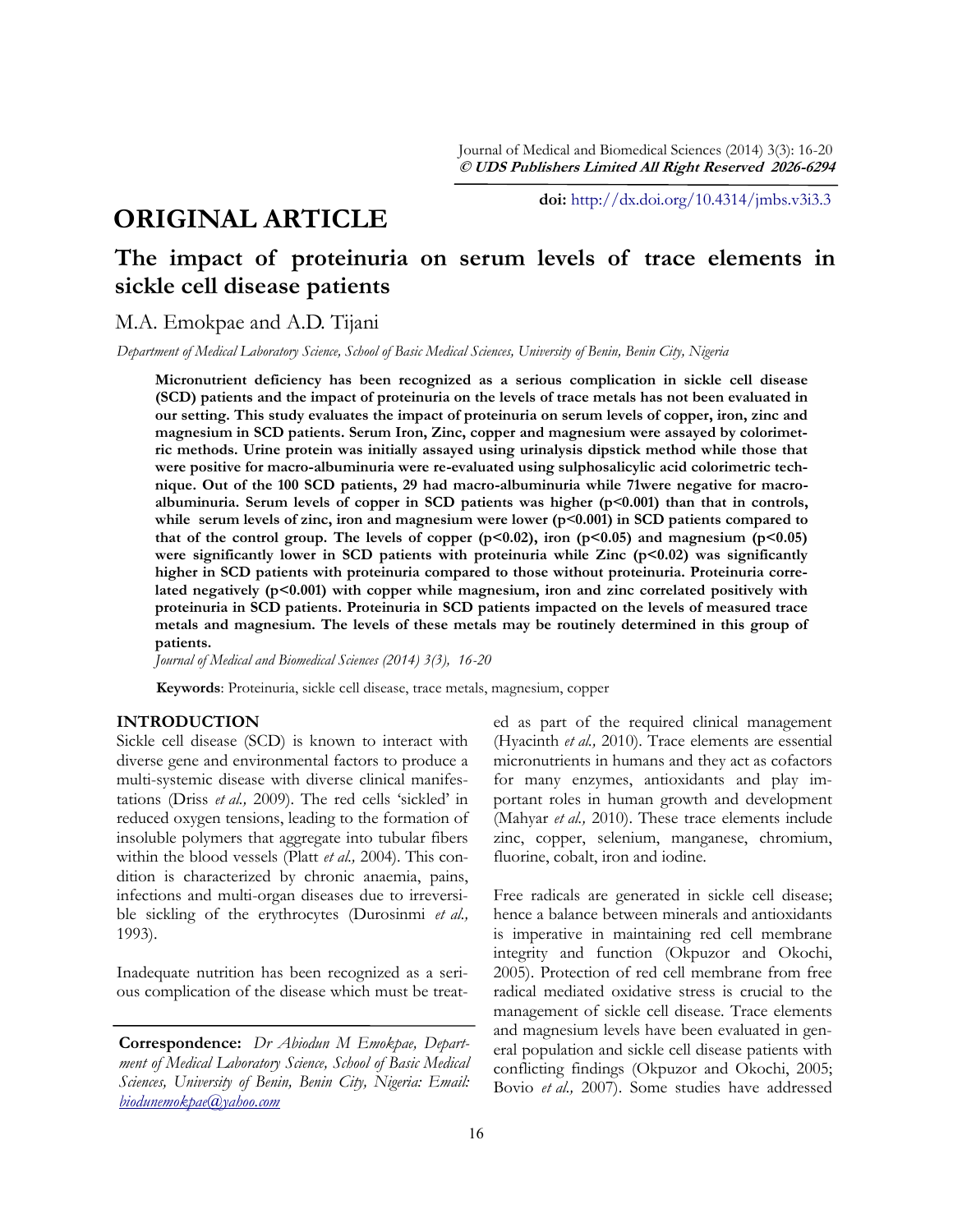the association of SCD with a variety of micronutrient deficiencies (Reed *et al.,* 1987), but none to the best of our knowledge has associated proteinuria with micronutrients in SCD patients in Nigeria.

The concept of a relative shortage of nutrients for growth and development in SCD patients despite apparently adequate dietary intake has evolved. Anaemia is common in SCD leading to an elevated turnover of haemopoietic cells due to chronic hemolysis and cell death. This leads to hyper-metabolic rate and increases in micronutrient and energy demand. Proteinuria is an early manifestation of SCD related renal involvements and is considered to be a risk factor for developing renal impairment in future.

This study hypothesized that trace elements and magnesium may be further depleted in SCD patients with proteinuria. In the light of the above, there is need to evaluate the impact of proteinuria on levels of trace elements, which are necessary for the maintenance of membrane integrity and quality of life among SCD patients. Assessment of the urinary protein excretion is not only diagnostic but also has prognostic value in the monitoring of SCD severity. Prolonged glomerular hyperfiltration in SCD during childhood and early years may leads to glomerular injury resulting in glomerular sclerosis, proteinuria and progressive renal failure (Aleem, 2008; Emokpae *et al.,* 2010). The objective of this study was to evaluate the impact of proteinuria on serum levels of copper, iron, zinc and magnesium in SCD patients.

### **MATERIALS AND METHODS**

This cross sectional case-control study was conducted in150 participants of whom 100 were SCD patients in steady state aged 24.4±1.4years and 50 apparently healthy individuals with normal haemoglobin (Hb AA) aged 24.6±0.4years. The protocol was approved by the Ethical committee of the Edo state Ministry of Health, Benin City. All subjects who gave informed consent and met the inclusion criteria were enlisted into the study. Blood and early morning urine specimens were collected randomly from confirmed sickle cell anaemia subjects attending the Sickle cell center, Benin City. Five milliliters of venous blood was collected aseptically by venepuncture with minimum stasis, from each subject into a dried plain container and was allowed to clot at room temperature.

The labeled samples were spun in a bucket centrifuge at a speed of 2500 rpm for 10 minutes to separate serum from red cells. The sera obtained were stored in a chest freezer at a temperature of -200C until they were analyzed. Serum Iron, Zinc, copper and magnesium were assayed by colorimetric method using kits supplied by Centronic, Germany and Agape diagnostics, Switzerland. Commercially available control sera were included in the assay to ensure accuracy of analyses. Urine protein was initially assayed using urinalysis dipstick method while those that were positive for macro-albuminuria were reevaluated using sulphosalicylic acid colorimetric technique.

## **Data analysis**

Data were presented as mean±SEM and the mean of the study group and controls as well as those with and without proteinuria were compared using unpaired *t*-test. Pearson correlation coefficient was calculated between measured variables to assess the relationship between them. P-value less than 0.05 was considered statistically significant.

## **RESULTS**

Out of the 100 SCD patients, 29 had macroalbuminuria while 71were negative for macroalbuminuria. The mean±SEM of the measured variables in SCD patients and control subjects are shown in Table 1. Serum levels of copper in SCD patients was higher  $(p<0.001)$  than that in controls, while serum levels of zinc, iron and magnesium were lower (p˂0.001) in SCD patients compared to that of the control group.

Table 2 shows the comparison of measured variables in 29 SCD patients with proteinuria and 71 SCD patients without proteinuria**.** The levels of Copper  $(p<0.02)$  and Iron  $(p<0.05)$  were significantly lower in SCD patients with proteinuria while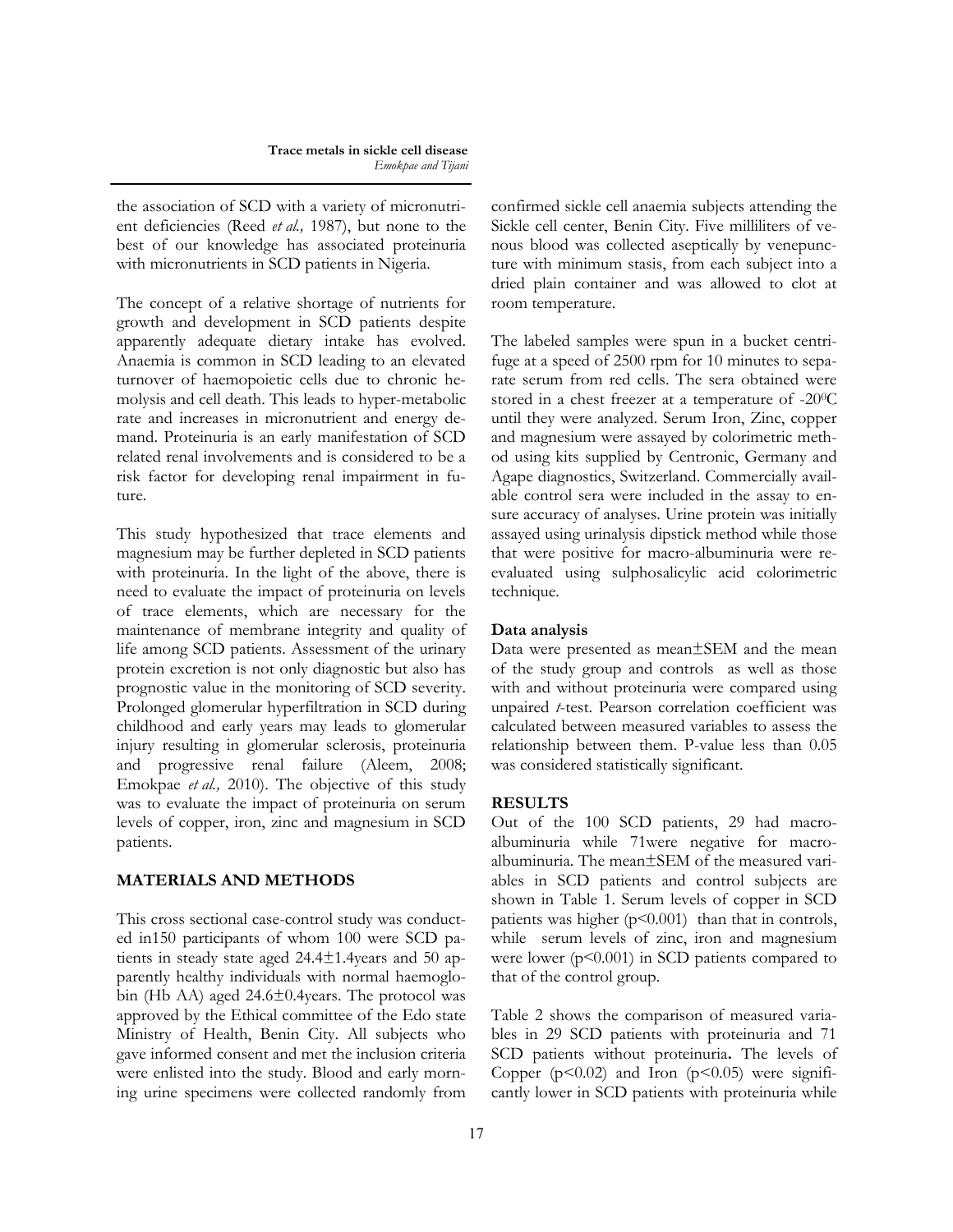Zinc  $(p<0.02)$  was significantly higher in SCD patients with proteinuria compared to those without proteinuria. Although magnesium level was lower in SCD patients with proteinuria, the difference was not however significant (p>0.05).

**Table 1: Serum trace element levels in SCD patients and Hb AA control subjects**

| Variable                          | <b>SCD</b>     | Controls        | P-value      |
|-----------------------------------|----------------|-----------------|--------------|
| Cu $(\mu g dL^{-1})$              | 154.7±23.1     | $98.2 \pm 7.2$  | $\leq 0.001$ |
| $Zn$ ( $\mu$ g dL <sup>-1</sup> ) | $47.3 \pm 7.1$ | $99.3 \pm 4.8$  | $\leq 0.001$ |
| Fe $(\mu g \, dL^{-1})$           | $49.3 \pm 1.3$ | $104.1 \pm 4.8$ | $\leq 0.001$ |
| $Mg$ (mg dL-1)                    | $0.5 \pm 0.1$  | $1.3 \pm 0.1$   | $\leq 0.001$ |

**Table 2: Comparison of measured variables in SCD patients with Proteinuria and SCD patients without proteinuria**

| <b>Variables</b>                  | Pro-            | No Pro-         | Р-     |
|-----------------------------------|-----------------|-----------------|--------|
|                                   | teinuria        | teinuria        | Value  |
| Cu $(\mu g \, dL^{-1})$           | 149.0±0.9       | $155.0 \pm 2.8$ | < 0.02 |
| $Zn$ ( $\mu$ g dL <sup>-1</sup> ) | $50.1 \pm 43.8$ | $45.7 \pm 1.6$  | < 0.02 |
| Fe $(\mu g \, dL^{-1})$           | $55.6 \pm 2.7$  | $61.8 \pm 1.7$  | < 0.05 |
| $Mg$ (mg dL <sup>-1</sup> )       | $0.5 \pm 0.6$   | $0.5 \pm 0.5$   | > 0.05 |

Table 3 indicates that proteinuria correlated negatively (p<0.001) with copper, while magnesium, iron and zinc correlated positively with proteinuria in SCD patients.

**Table 3: Pearson correlation coefficient between Proteinuria and measured trace elements in SCD patients**

| Variables               | n  | R-value  | p-value      |
|-------------------------|----|----------|--------------|
| Cu $(\mu g \, dL^{-1})$ | 29 | $-0.142$ | $\leq 0.001$ |
| $Mg$ (mg dL-1)          | 29 | 0.210    | $\leq 0.001$ |
| Fe $(\mu g \, dL^{-1})$ | 29 | 0.115    | $\leq 0.001$ |
| $Zn$ (µg dL-1)          | 29 | 0.194    | < 0.001      |

#### **DISCUSSION**

This data indicate that SCD patients with proteinuria generally had lower levels of measured trace elements (Cu and Fe) as compared to those without proteinuria apart from Zn which was significantly higher. Serum Zn, Fe and Mg correlated positively with proteinuria while Cu correlated negatively with

**Trace metals in sickle cell disease** *Emokpae and Tijani*

proteinuria in SCD patients. This observation is contrary to previous study in patients with normal haemoglobin who had proteinuria (Bovio *et al.,*  2007). Bovio *et al.,* (2007) reported that proteinuric patients had normal concentrations of measured trace elements, which were unrelated to renal function, total protein or albumin. However, positive correlation was reported between Zn and proteinuria (Bovio *et al.,* 2007).

Proteinuria is a better and sensitive marker of glomerular injury and has been observed to be an early indicator of sickle cell nephropathy (Abdu *et al.,* 2008). SCD with proteinuria may adversely affect micronutrients metabolism in a number of ways including, oxidative stress (Emokpae *et al.,* 2010), intestinal malabsorption and increased catabolism. SCD patients may develop glomerulopathy with proteinuria and could progress to End Stage Renal Disease (ESRD) if not well managed (Guasch *et al.,* 2006). The severity of which is higher in SCD as compared those with other sickling haemoglobinopathies (Guasch *et al.,* 2006). In order to compensate for this renal insufficiency, copper is released from tissues into the blood leading to the hypercupremia in SCD patients (Pfeiffer and Mailloux, 1987).

Proteinuria correlated negatively with copper in SCD patients. Hypercupremia may have negative impact on the proximal tubule of the nephron as the body attempts to eliminate excess copper (Pfeiffer and Mailloux, 1987). Hypozincemia as well as hypercupremia in SCD patients as previously been reported (Hasanato, 2006). Hypercupremia may be contributing to free radical production and oxidative stress in SCD patient, a condition that was previously observed to be high in SCD patients with proteinuria (Emokpae *et al.,* 2010). The significance of high level of serum Cu may also occur in response to decreased Zn level (Hyacinth *et al.,* 2010). The observed low Zn level in SCD patients from this study is consistent with earlier report (Kaur *et al.,* 2013). Zn is not only involve in the activation of over 300 metalloenzymes and it also plays important roles in growth, development, acts as an antioxidant, insulin secretion, immunity and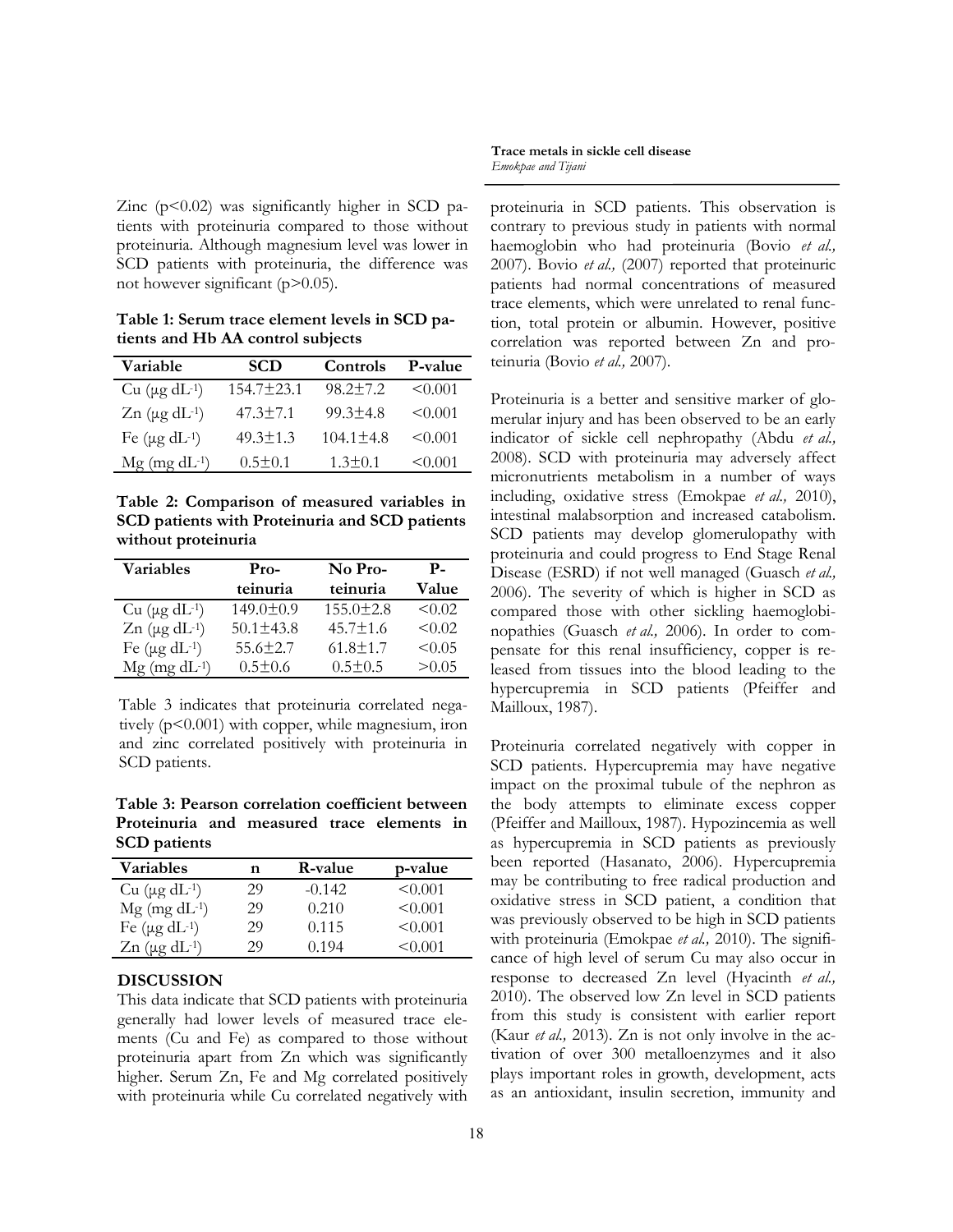thyroid metabolism (Chausmer, 1998; Fraker *et al.,* 2000; Powell, 2000; Reily, 2006).

Despite the fact that, the reduced Mg level among SCD patients with proteinuria did not reach a significant level, serum Mg was significantly reduced among SCD patients compared to the control group. Reports on the levels of serum Mg in SCD patients have not been consistent. Whereas some studies reported normal circulating levels (Akenami *et al.,* 1999; Oladipo *et al.,* 2005), others observed decreased levels (Zehtabchi *et al.,* 2004). Low levels of Mg in SCD patients may result in cellular dehydration because of abnormally high red cell permeability and loss of potassium via K-Cl co-transport pathway (Zehtabchi *et al.,* 2004). This pathway is reported to be abnormally activated in low Mg levels (de Franceschi *et al.,* 1997). The irreversible loss of potassium and chloride ions and water which follows osmosis results in dehydration. Reduced levels of Cu, Fe and Mg accompanied with proteinuria may be due to excessive urinary excretion of these trace metals due to damaged glomerulus and loss of their carrier proteins in SCD (de Franceschi *et al.,* 1997). Repeated ill -health and frequency of hospitalization may affect eating habit and reduce feeding time in SCD (Singhal *et al.,* 2002). The observed decreased level of serum Fe from this study is consistent with previous studies (Durosinmi *et al.,* 1993; Okpuzor and Okochi, 2005). Low Fe status reported in SCD patients in developing vs. developed countries was attributed to differences in environment and socio-economic status (Hyacinth *et al.,* 2010).

### **CONCLUSION**

Proteinuria in SCD patients impacted on the levels of measured trace metals and magnesium. Generally, the levels of these trace metals and magnesium were significantly lower in SCD patients compared with controls. The levels of these metals may be routinely determined in the management of patients to improve clinical outcome.

#### **COMPETING INTERESTS**

The authors declare that they have no competing interests.

## **REFERENCES**

- Abdu A., Emokpae M.A., Uadia P.O. and Kuliya-Gwarzo A. (2008). Proteinuria among adult sickle cell anaemia patients in Nigeria. Ann Afri Med,10:34-37.
- Akenami F., Aken"Ova Y. and Osifo B. (1999). Serum zinc, copper and magnesium in sickle cell disease at Ibadan, southwestern Nigeria. Afr J Med Sci, 28:137–139.
- Aleem A. (2008). Renal abnormalities in patients with sickle cell disease. A single center report from Saudi Arabia. Saudi J Kidney Dis Transplant, 19:194-199.
- [Bovio G.](http://www.ncbi.nlm.nih.gov/pubmed/?term=Bovio%20G%5BAuthor%5D&cauthor=true&cauthor_uid=18043551), Piazza V., Ronchi A., Montagna [G.,](http://www.ncbi.nlm.nih.gov/pubmed/?term=Montagna%20G%5BAuthor%5D&cauthor=true&cauthor_uid=18043551) [Semeraro L.](http://www.ncbi.nlm.nih.gov/pubmed/?term=Semeraro%20L%5BAuthor%5D&cauthor=true&cauthor_uid=18043551), Galli F., Efficace [E.](http://www.ncbi.nlm.nih.gov/pubmed/?term=Efficace%20E%5BAuthor%5D&cauthor=true&cauthor_uid=18043551), [Picardi L.](http://www.ncbi.nlm.nih.gov/pubmed/?term=Picardi%20L%5BAuthor%5D&cauthor=true&cauthor_uid=18043551), Villa G., Segagni S. and [Minoia C.](http://www.ncbi.nlm.nih.gov/pubmed/?term=Minoia%20C%5BAuthor%5D&cauthor=true&cauthor_uid=18043551) (2007). Trace element levels in adult patients with proteinuria. Minerva Gastroenterol Dietol., 53(4):329-36
- Chausmer A.B. (1998). Zinc, Insulin and Diabetes. J Am Coll Nutri, 17(2):109-115.
- de Franceschi L., Bachir D., Galacteros F., [Tcher](http://www.ncbi.nlm.nih.gov/pubmed/?term=Tchernia%20G%5Bauth%5D)[nia](http://www.ncbi.nlm.nih.gov/pubmed/?term=Tchernia%20G%5Bauth%5D) G., [Cynober](http://www.ncbi.nlm.nih.gov/pubmed/?term=Cynober%20T%5Bauth%5D) T., [Alper](http://www.ncbi.nlm.nih.gov/pubmed/?term=Alper%20S%5Bauth%5D) S., [Platt](http://www.ncbi.nlm.nih.gov/pubmed/?term=Platt%20O%5Bauth%5D) O., [Beuzard](http://www.ncbi.nlm.nih.gov/pubmed/?term=Beuzard%20Y%5Bauth%5D) Y. and [Brugnara](http://www.ncbi.nlm.nih.gov/pubmed/?term=Brugnara%20C%5Bauth%5D) C. (1997). Oral magnesium supplements reduce erythrocyte dehydration in patients with sickle cell disease. J Clin Invest, 100(7):1847- 1852.
- Driss A., Kwaku A., Hibbert J., Adamkiewicz T. and Stiles J. (2009). Sickle cell disease in the post genomic era: A monogenic disease with a polygenic phenotype. Genomic Insights, 22:23–48.
- Durosinmi M., Ojo J., Oluwole A., Akanle O., Arshed W. and Spyrou N. (1993). Trace elements in sickle cell disease. *J Rad Nuc Chem*, 168 (1):233-242
- Emokpae M.A., Uadia P.O. and Gadzama A.A. (2010). Correlation of oxidative stress and inflammatory markers with the severity of sickle cell nephropathy. Ann Afri Med, 9 (3):141-146.
- Emokpae M.A., Uadia P.O., Kuliya-Gwarzo A. (2010). Antioxidant enzymes and acute phase proteins correlate with marker of lipid peroxide in adult Nigerian sickle cell disease patients. Iran J Basic Med Sci, 13